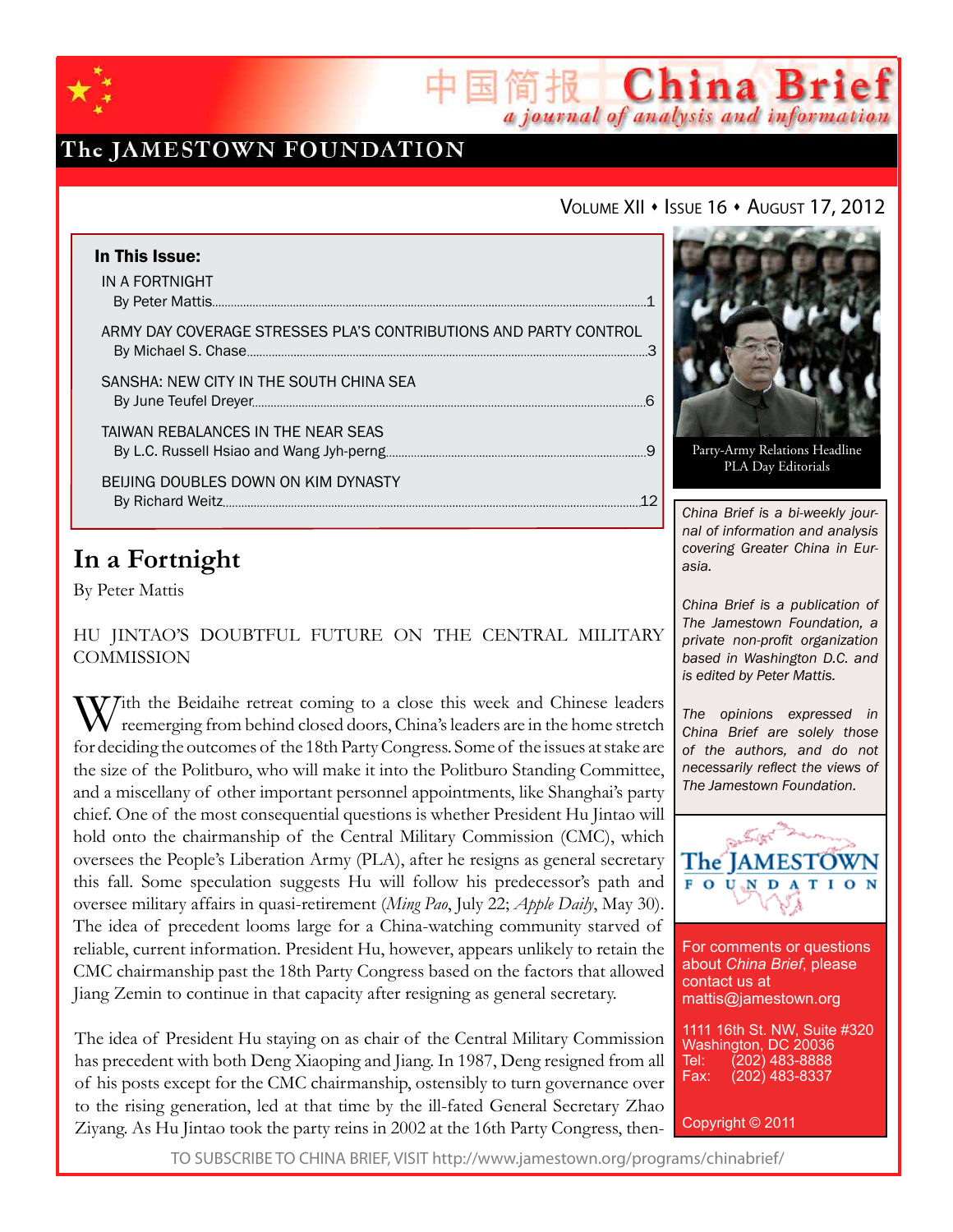President Jiang Zemin did not relinquish the CMC chair, following in Deng's footsteps [1].

Around the first National People's Congress after the 16th Party Congress, the PLA started to express some reticence about Jiang's continuing leadership of military affairs while another leader, Hu, ostensibly led the rest of the party and government. In an editorial by a senior *PLA Daily* editor, the PLA suggested this arrangement was not helpful: "Having one center is called 'loyalty,' while having two centers will result in 'problems.' Having multiple centers is the same as having no center, and having no center results in having no success in any area" (*Asia Times*, March 12, 2003; *PLA Daily*, March 11, 2003). That this became an important issue is suggested by Jiang's remarks at the time his resignation was announced. Jiang said the three key positions of Chinese power—party general secretary, state president and CMC chair—most appropriately and necessarily should belong to the same person (Xinhua, September 20, 2004).

There is little reason to suggest the PLA has changed its position on the perils of a divided command. Since at least March, the propaganda line has been a consistent statement about the clear relationship between the party and the army—not between a civilian leader and the PLA. The recognition of Hu Jintao's role as leader of the party and the role of the party's general secretary also suggests the PLA stands by Jiang's reasoning for unity of command ("Army Day Coverage Stresses PLA's Contributions and Party Control," *China Brief*, August 17; *The Diplomat*, July 3).

The next question is whether Hu would have the support of the military to overcome this reluctance. When Jiang retained the CMC chair, the PLA was one of the strongest institutional supporters of his contribution to Chinese ideological canon, the "Three Represents," promulgated on July 1, 2001. Through the next year, senior PLA generals—including the ambitious Cao Gangchuan and then-CMC Vice Chairmen Chi Haotian and Zhang Wannian—fell over themselves to endorse the concepts in the *PLA Daily*, *Qiushi* [Seeking Truth], Xinhua and other outlets, elevating Jiang Zemin to positions comparable to Mao Zedong and Deng Xiaoping for his contributions to Marxist thinking and China's development ("The PLA and the 'Three Represents': Jiang's Bodyguards or Party-Army?" *China Leadership Monitor*, Fall 2002). Although the

## $China Brief$  Volume XII  $\cdot$  Issue 16  $\cdot$  August 17, 2012

PLA did not quite declare fealty to Jiang, this propaganda blitz raised questions about the re-personalization of the military and suggests the PLA supported retaining Jiang on the CMC. The PLA's endorsement of Hu's "scientific development concept," by comparison, is rather pro forma, suggesting he lacks the same kind of institutional support.

A second and related question is whether Chinese leaders believe the international situation is sufficiently dangerous that the ostensible uncertainty caused by a CMC leadership transition would be undesirable. This was the reason given in 2002 that justified Jiang's continued CMC chairmanship (Xinhua, September 19, 2004; *Wen Wei Po*, September 16, 2002). In July, Hong Kong media suggested tensions in the South China Sea could be used by Hu to do just that (*Ming Pao*, July 22). Beijing's aggressive but adroit diplomacy, however, seems to have settled the latest round of territorial spats that began this spring at Scarborough Shoal ("Sansha: New City in the South China Sea," *China Brief*, August 17; "China Pushes on the South China Sea, ASEAN Unity Collapses," *China Brief*, August 3). Given the seemingly paranoid views of Western cultural infiltration, the "five poisons," and "Western hostile forces," it is difficult to get a clear grasp of what Beijing's threat perceptions truly are at any given time (*Red Flag*, May 24; *Qiushi*, January 1). The ostensibly most authoritative recent public assessment of China's threat environment comes from the well-connected Beijing University professor Wang Jisi. Wang, however, while noting China's more constrained international situation, did not endorse a sense of crisis in Beijing's position (*Global Times*, June 13).

If Hu Jintao retains the CMC chair, then it probably will have been the result of a power play that demonstrates Hu has had more power than is typically ascribed to him. He has seemed to float between rhetorical inconsequence and the ability to target individual opponents within the Chinese system, such as Chen Liangyu and Bo Xilai ("The Soapbox and the Truncheon: Hu Jintao's Amorphous Power," *China Brief*, July 19). Retaining the CMC chair would allow Hu to play a lasting role in Chinese national security policymaking, but the position probably would be limited in terms of promoting the members of his China Youth League faction up the ranks—except as a one-time bargaining chip to trade away. Given the reports of a contentious relationship with some military leaders—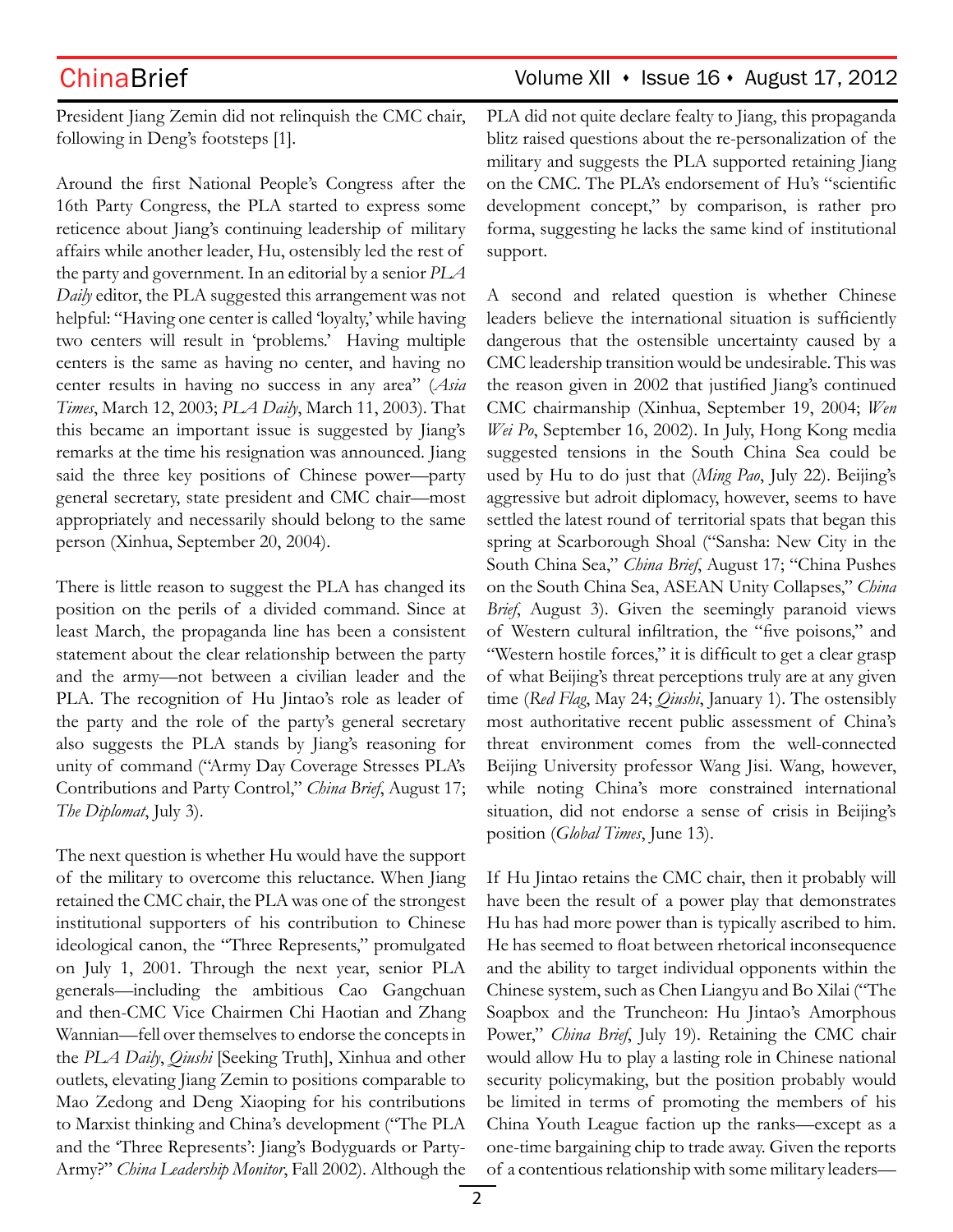including one he promoted to general—the former may not be sufficient reason for Hu to want to stay on (*New York Times*, August 7; *Ming Pao*, July 22).

On balance, however, the prognosis does not look good for Hu Jintao retaining the CMC chair for the next two years unless new signs of the PLA rallying behind him in the coming weeks amid some sort of crisis. Whether Hu steps down or not, it may not indicate anything important about the institutionalization of Chinese politics. Nevertheless, if the positions of party general secretary, state president and CMC chair transition smoothly to Xi Jinping at the 18th Party Congress, then China still will have seen its first clear transition of power under the Chinese Communist Party.

*Peter Mattis is Editor of* China Brief *at The Jamestown Foundation*.

Notes:

1. The best analysis of the CMC transition from Jiang Zemin to Hu Jintao appeared in James Mulvenon's articles for the *China Leadership Monitor* from 2002 to 2005, especially issues 4, 5, 7 and 13.

\*\*\*

# **Army Day Coverage Stresses PLA's Contributions and Party Control**

By Michael S. Chase

The People's Liberation Army (PLA) celebrates its founding during the 1927 Nanchang Uprising every year on August 1, China's PLA Day or Army Day. Accordingly, each year on PLA Day, China's official media provides authoritative coverage extolling the PLA's accomplishments and highlighting the leadership's current priorities. Recent examples have included editorials emphasizing "civil-military integration" in 2011 and discussion of the PLA's "Historic Missions" in 2005 ("Civil-Military Integration Theme Marks PLA Day Coverage," *China Brief*, August 12, 2011). As August 1, 2012 marked the 85th anniversary of the establishment

## ChinaBrief ChinaBrief Volume XII • Issue 16 • August 17, 2012

of the People's Liberation Army (PLA), this year's media coverage highlighted a grand reception held in the Great Hall of the People that was attended by more than 1,800 guests, including President Hu Jintao and all of the other members of the Politburo Standing Committee (PBSC) (*People's Daily*, August 1). Editorials and related media coverage praised some of the PLA's past accomplishments and extolled the progress it has made toward fulfilling the "historic missions" it received from President Hu Jintao in 2004. Another key theme in this year's PLA Day coverage, however, was Chinese Communist Party (CCP) control of the military. Extensive discussion of party control and the PLA's loyalty to the CCP seemed to suggest some concern about possible support for "nationalization" of the PLA—a concept that is surely anathema to the leaders who sit atop China's Leninist political system and are currently preparing to hand over power to their successors at the 18th Party Congress this fall.

### **PLA Modernization and the "Historic Missions"**

This year's PLA Day media coverage highlighted the PLA's recent accomplishments and the PLA's growing ability to fulfill the "Historic Missions" that it received from President Hu Jintao in 2004. The PLA Day editorial that appeared in *People's Daily* praised the PLA for its "brilliant contributions and splendid exploits" and underscored its role as a "strong pillar of socialism with Chinese characteristics" (*zhongguo tese shehui zhuyi de jianqiang zhushi*). According to the *People's Daily* editorial:

> "National defense and armed forces building always hold an important place in the overall cause of socialism with Chinese characteristics. Without a strong national defense and powerful armed forces, there would be no smooth advancement or great achievements in the modernization of China. All along, whether it is resolutely defending state sovereignty, security, and territorial integrity, pushing forward its own reform and development, actively participating in and supporting economic and social development, or actively taking part in emergency assistance and disaster relief, the PLA has consciously obeyed and served the overall interest of the work of the party and the state, effectively carried out the historic missions, and proved that it lives up to its role as a strong pillar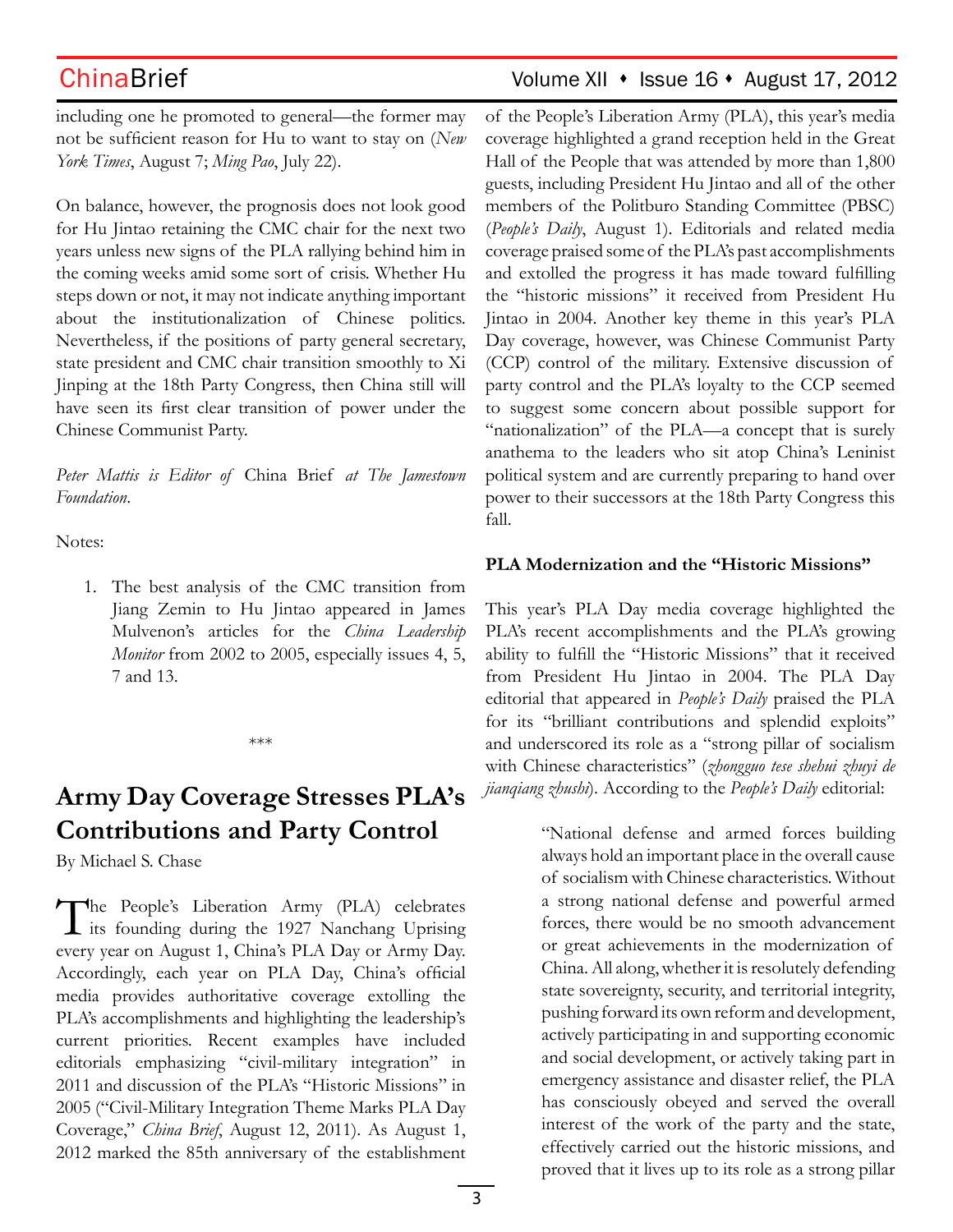$China Brief$  Volume XII  $\cdot$  Issue 16  $\cdot$  August 17, 2012

and important building force of socialism with Chinese characteristics" (*People's Daily*, August 1).

Moreover, the *People's Daily* editorial continued, the PLA should continue to work toward fulfilling its "historic missions" by "providing an important power and guarantee for consolidating the party's ruling position, a strong security guarantee for national development, and a powerful strategic support for safeguarding national interests, and playing an important role in maintaining world peace" (*People's Daily*, August 1). As would be expected, *PLA Daily* was no less effusive in its praise, publishing an editorial that lauded the PLA's recent accomplishments:

> "Since the 16th Party Congress, under the strong leadership of the Communist Party Central Committee with Comrade Hu Jintao as general secretary, the PLA has made historic progress in enhancing its revolutionary character and achieving modernization and regularization, continuously expanded and deepened its preparations for military struggle, further strengthened its deterrence and actual operational capabilities under informatized conditions, continuously enhanced its ability to perform its missions, and remarkably fulfilled various tasks… from the campaign against the SARS epidemic to its responses to the disasters caused by freezing rain and snowstorms, from the Wenchuan and Yushu earthquake rescue and relief efforts to its responses to the extremely serious flood and mudslide disaster in Zhouqu, from the National Day military parade in the capital to supporting the Beijing Olympic Games, the Shanghai Expo, and the Asian Games in Guangzhou, from the escort missions in the Gulf of Aden and waters off Somalia to its participation in UN peacekeeping and international rescue missions, the People's Army has always charged ahead, bravely shouldered heavy responsibilities, played an important role, made outstanding contributions, and won the acclamation of the Party and the people" (*PLA Daily*, August 1).

Other PLA Day coverage urged the PLA to continue improving its capabilities to support its "historic missions." For example, a *Xinhua* commentary stated the following:

"It is necessary to persistently focus on the historic missions for the armed forces at the new stage in the new century (*xin shiji xin jieduan jundui lishi shiming*). While facing a more complex security environment, all of the work of the People's Army must be centered on the effective performance of the historic missions… Only by being faithful to its missions, dedicated to its missions, and living up to its missions can the People's Army provide a stronger security guarantee for the cause of socialism with Chinese characteristics" (Xinhua, July 31).

At the same time, however, as if to avoid creating the impression that the PLA's growing ability to perform these missions might tempt China to adopt a more unyielding stance in dealing with its neighbors, official media also indicated that China's growing military power was commensurate with its rising economic and technological status, emphasized that the PLA remains many years behind the world's leading military, and promised that the development of the PLA "poses no threat to any nation" (Xinhua, July 31).

### **Party Control and PLA Loyalty**

Beyond praise for the PLA's past accomplishments and exhortations to continue improving its core military capabilities and its ability to effectively perform nontraditional security missions, PLA Day media coverage clearly highlighted the theme of Communist Party Control of the PLA and emphasized the central importance of the PLA's loyalty to the Party. The August 1st editions of *PLA Daily* and *People's Daily* featured comments from an 85th anniversary speech given by General Liang Guanglie, Minister of National Defense. Both papers published General Liang's statements that the PLA's accomplishments and progress should be seen as "the results of the correct guidance of the military theories of the Party" (*dang de junshi lilun zhengque zhiyin de jieguo*) and highlighted the emphasis he placed on "the need to unswervingly adhere to the fundamental principle and system of the Party's absolute leadership over the armed forces" (*People's Daily*, August 1; *PLA Daily*, August 1).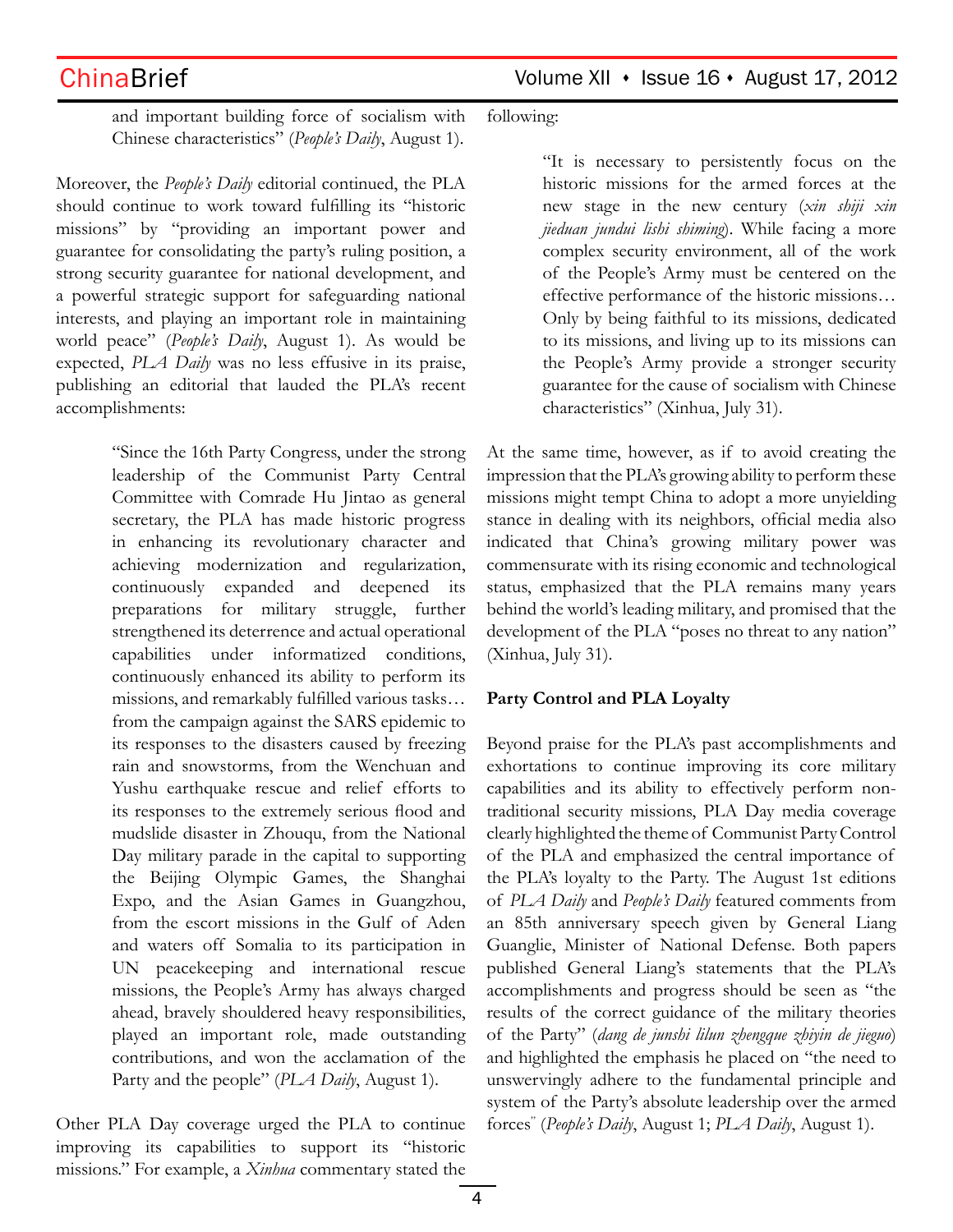Similarly, the *People's Daily* editorial extolling the PLA's role as a "pillar" stated that the "fundamental reason" for the PLA's success was "maintaining the party's leadership." Furthermore, the editorial indicated that strengthening the PLA's ability to perform the "historic missions" would require ensuring that "the troops will resolutely obey the party's command and be absolutely loyal and reliable, take this as the primary task that must be grasped persistently in force building, and guarantee the effective implementation of the fundamental principle and system of placing the armed forces under the Party's command" (*People's Daily*, August 1). Moreover, at a press conference held on the eve of Army Day, Wang Yongsheng of the PLA's General Political Department (GPD) stated: "The PLA was founded and is under the leadership of the Communist Party of China (CPC), and the CPC's absolute leadership over the army is the army's fundamental system and principle" (Xinhua, August 1). In addition, in the CCP Central Committee's official journal, *Seeking Truth*, Academy of Military Science (AMS) president Liu Chengjun and AMS political commissar Sun Sijing stressed the importance of the Party's leadership over the military. "Under whose leadership the armed forces are placed and whose command they obey is the core content of the military system," Liu and Sun wrote (*Qiushi*, August 1). Other official reports, such as Xinhua's PLA Day commentary, struck similar chords:

> "To advance national defense and armed forces building from a new historical starting point, it is necessary to maintain the party's absolute leadership over the armed forces (*jianchi dang dui jundui juedui lingdao*) and take this as the primary issue in the building and development of the People's Army. The PLA should always take the party's banner as its banner, take the party's will as its will, vigorously foster the core values of contemporary revolutionary military personnel, energetically develop advanced military culture, and resolutely obey the commands of the Party central leadership, the Central Military Commission, and Chairman Hu Jintao in all of its actions" (Xinhua, July 31).

That PLA Day media coverage would highlight such themes is unsurprising, especially considering the emphasis the CCP historically has placed upon its primacy over the military, in line with Mao Zedong's

## ChinaBrief ChinaBrief Volume XII • Issue 16 • August 17, 2012

famous dictum that "the Party commands the gun." The emphasis on CCP control and the PLA's loyalty could be seen as reflecting this historical preoccupation and perhaps general concerns about holding a steady course ahead of the upcoming 18th Party Congress, which will mark the transition from the Party's current leadership group to the next generation of top leaders. Presumably, party leaders are particularly determined to avoid any further unpleasant surprises as they move toward the culmination of a succession process that has gone relatively smoothly on the whole, but has also been overshadowed to some extent by the drama of Bo Xilai's ouster and his wife's arrest on murder charges. While this could account for the emphasis on party control and PLA loyalty, there is also at least some reason to believe that it could reflect concerns about an extremely sensitive issue—possible calls for "nationalization" of the PLA, which would threaten to fundamentally transform the role of an institution that has been a party-army for its entire 85-year history.

### **Resisting "Nationalization" and Other "Mistaken Ideas"**

Indeed, the strong emphasis on party control appears closely linked to recent commentary about resisting "nationalization" of the PLA, a theme that has been emphasized in a number of editorials this year following rumors that a top PLA officer was under investigation for supporting "army nationalization" (*South China Morning Post*, March 22). Some of this year's Army Day media coverage echoed the theme of resisting "nationalization." For example, a brief August 1 Xinhua report stressing the CCP's "absolute leadership over the army" stated that Beijing would "resolutely oppose any erroneous ideas about the de-politicization of its army," ideas which it said clearly had "ulterior motives" (Xinhua, August 1). The Xinhua report was vague about who, if anyone, was advocating such de-politicization, but starker and at least somewhat more specific language appeared in a *Global Times* summary of Army Day media coverage, which bluntly stated: "Discussion about nationalization of the PLA, namely stripping the Party of its leadership over the military, has caught some attention this year, reflecting dissident thinking within the PLA and among scholars" (*Global Times*, August 1).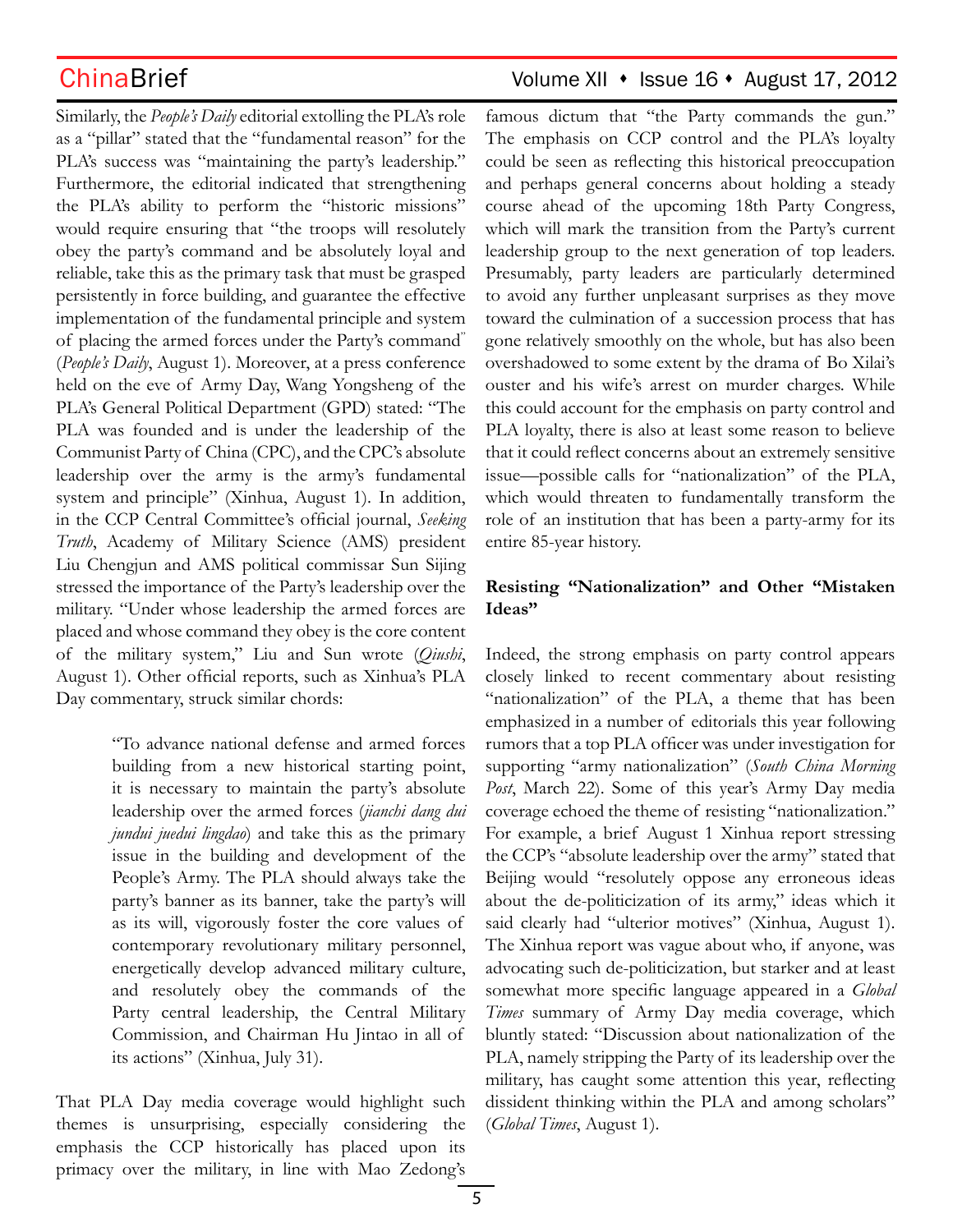This was not the first time this year that the Chinese media had given prominent voice to such concerns. On July 1st, a *PLA Daily* editorial marking the 91st anniversary of the founding of the Chinese Communist Party (CPC) raised similar concerns about any support for a "non-Party or non-politicized army" (*jundui feidanghua, feizhengzhihua*), or "army nationalization" (*jundui guojiahua*) (*PLA Daily*, July 1). Similarly, in mid-May, *Global Times* highlighted concerns that "nationalization" of the armed forces could be part of a foreign plot to undermine China's political system, warning that the United States and other Western countries have used "nationalization" of the armed forces as "a strategic tool…to subvert the systems of socialist countries" (*Global Times*, May 18). The *Global Times* piece echoed an earlier *PLA Daily* exhortation to remain vigilant against conspiracies aimed at separating the military from the Party and adhere to the system of party control of the armed forces (*PLA Daily*, May 15). In April, another *PLA Daily* editorial highlighted similar themes (*PLA Daily*, April 6). All of this followed a March *PLA Daily* editorial entitled "Resolutely Resist 'Nationalization of the Army' and Other Mistaken Concepts," which highlighted the "special significance" of 2012 in the history of the Party and the PLA, owing to the 18th Party Congress, and stressed the importance of "unswervingly adhering to the fundamental principle and system of the Party's absolute leadership of the military" (*PLA Daily*, March 19).

### **More Smoke than Fire?**

This year's Army Day media coverage not only celebrated the PLA's 85th anniversary, but also placed strong emphasis on Party control of the military and the loyalty of the army to the CCP, in keeping with a body of commentary this year that seems to reflect some anxiety about support for "army nationalization." The leadership transition may well be intensifying such concerns, but exhortations to remain obedient to the Party and resist calls for "nationalization" have been a recurrent theme in official media for a decade or more, making it very difficult to discern whether anything truly unusual is afoot this time. Nonetheless, the emphasis on resisting "army nationalization" suggests ensuring the PLA's loyalty to the Party is a preoccupation for Hu Jintao and other top leaders as the succession process unfolds.

## ChinaBrief ChinaBrief Volume XII • Issue 16 • August 17, 2012

*Michael S. Chase is an Associate Research Professor and Director of the Mahan Research Group at the U.S. Naval War College in Newport, Rhode Island. The views presented in this article are those of the author and do not necessarily represent the views of the Naval War College, Department of the Navy or Department of Defense.*

\*\*\*

# **Sansha: New City in the South China Sea**

By June Teufel Dreyer

In late July 2012, Beijing officially established a<br>new city, Sansha, literally "three sands" or "three n late July 2012, Beijing officially established a sandbanks" (Xinhua, July 24). The name carried wellthought out symbolism, since the new city was to have jurisdiction over the Paracel Islands (*xisha qundao*, western sands archipelago), the Spratly Islands (*nansha qundao*, southern sands archipelago) and Macclesfield Bank (*zhongsha qundao*, middle sands archipelago) [1]. Although the proximate reason for Sansha's establishment was Vietnam's enacting legislation claiming jurisdiction over the Paracels and Spratlys, official sources stated the central government had been considering this option for 20 years (*Global Times*, July 24). Reportedly, the idea was seriously considered five years ago, but Beijing decided to wait to account for the interests of all the parties. In the face of other countries' predations, however, China had no choice but to take this "passive response" (China National Radio, August 10). While ostensibly defensive, Sansha's establishment solidifies Beijing's claims at a time when regional players are uncoordinated and unable to challenge Chinese actions effectively.

The origins of Sansha and Beijing's 20-year consideration of it presumably stem from 1992 legislation by the National People's Congress that unilaterally declared Chinese sovereignty over not only the aforementioned islands but over Taiwan, the Pratas Islands (*dongsha qundao*) and the Japanese-administered Diaoyu Islands (also known as the Senkaku Islands). All have at least one other claimant. The same law, though providing for the right of innocent passage for non-military vessels, gave China broad rights over what it referred to as its territorial sea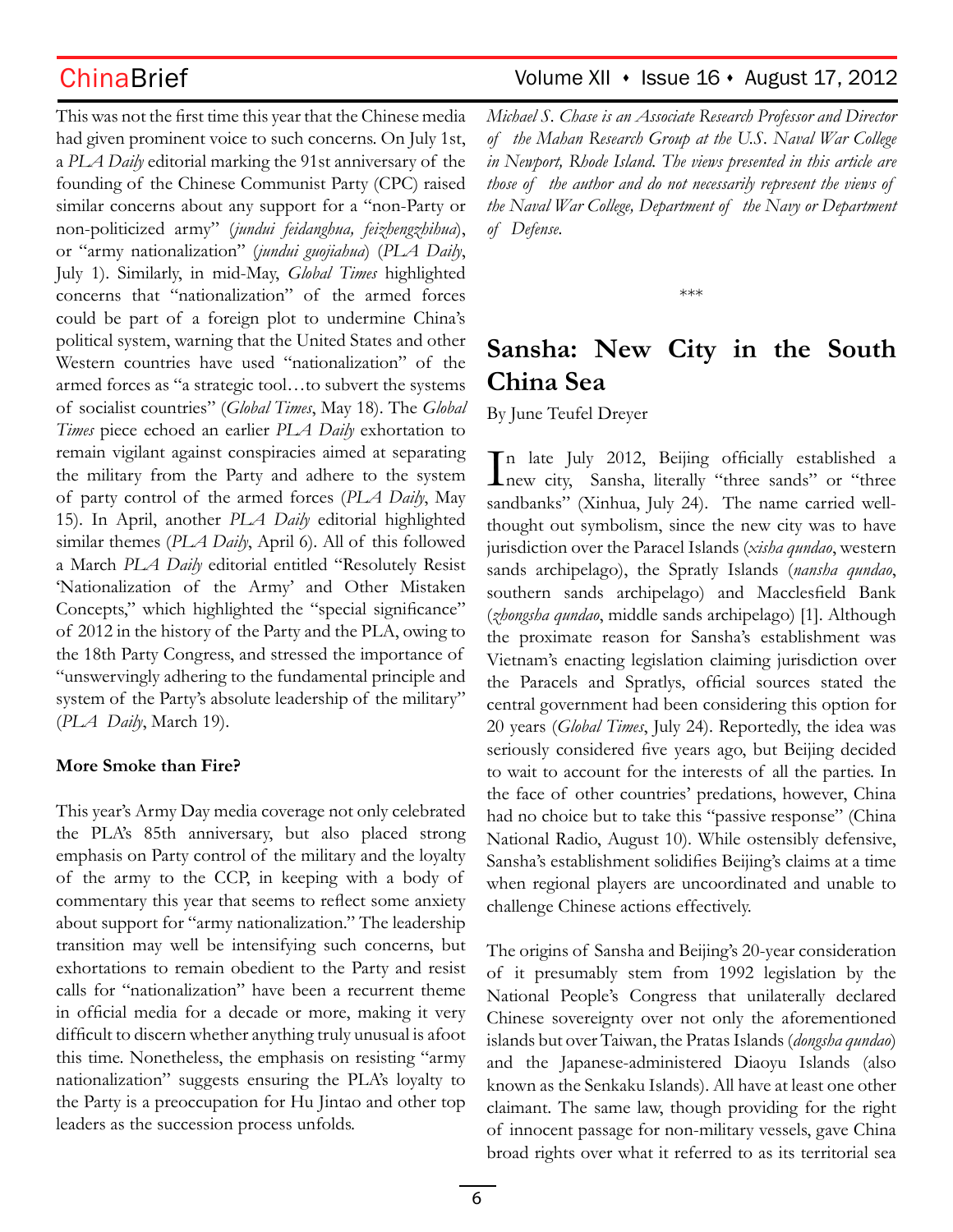ChinaBrief ChinaBrief Volume XII • Issue 16 • August 17, 2012

as well as the airspace over and seabed and subsoil under it [2]. China bases its claims in this area on a so-called U-shaped line, sometimes known as the cow's tongue or nine-dotted line, which first appeared in 1914 and, hence, long predates the founding of the People's Republic in 1949 [3]. Some analysts believe, although China claims all the features within the area and the associated exclusive economic zones (EEZs), it does not see the waters within the lines as territorial waters (*Straits Times*, July 23).

Despite causing considerable consternation at the time, the law was but lightly and sporadically enforced until recently. Factors that have changed this situation include increased competition for energy resources that enhanced the value of the oil and gas resources that the East and South China seas are believed to contain; dwindling world supplies of fish that enhanced the value of the rich fishing grounds of the area, and China's rapidly growing economic and military strength that made enforcement of Beijing's claims seem more feasible. Though differences of opinion exist over the precise wording of recent statements and whether they were made in an official or an unofficial capacity, it appears to some regional observers that Beijing has claimed jurisdiction over both the East China and South China seas (*The Pioneer* [India], August 3; *Yomiuri Shimbun*, July 26).

Certainly there is no doubt that in both words and deeds, Beijing has become more assertive: the Chinese foreign minister told Southeast Asian foreign ministers in the summer of 2010 that they would have to understand that China was a big country while they were small. (*Wall Street Journal*, October 1, 2010). In September, after the Japanese arrested a Chinese fishing boat captain whose vessel had rammed two Japanese Coast Guard ships, Beijing announced an embargo on rare earth shipments to Japan, subjected its imports to an excruciatingly slow inspection procedure, and discouraged tourism to the country. The captain was quickly and humiliatingly released, returning home to a hero's welcome. Beijing announced henceforth its ships would patrol the waters, which they have done.

In mid-2012, as four ships of the Indian Navy departed the Philippines for South Korea, a Chinese People's Liberation Army naval ship radioed "Welcome to the South China Sea," and escorted the Indian ships through the area. This seemed to indicate China does regard the area as within its territorial waters and, according to sources in New Delhi, clear evidence that Beijing perceives India as a factor in the South China Sea dispute (*Daily News and Analysis* [India], June 25).

Sansha Municipality's founding represents a step forward in this more assertive posture. The city's top priority is described as safeguarding the nation's sovereignty over the area's islands and waters. Expelling foreign vessels that intrude into China's territorial waters and air space will be daily tasks for the military garrison to be stationed there. A commentator for the *Global Times* explicitly described the formation of the new city and its military garrison as a departure from Beijing's past policy of refraining from the use of military force to protect its sovereignty and "a new challenge for China. Hence, the focus on economic development that is the priority of most other Chinese cities is not appropriate, and it should be treated differently in terms of the assessment of its future achievements" (*Global Times*, July 24).

Most recent instances of confrontation have concerned Vietnam and the Philippines. Beginning in mid-decade, all parties began to unilaterally drill in disputed areas, prompting Beijing to increase its presence around the Paracels and Spratly islands, and each to accuse the others of violating the 2002 ASEAN Code of Conduct on the South China Sea (Xinhua, August 4) [4]. In mid-2011 Manila discovered Chinese ships had erected boundary posts near Reed Bank, within the Philippines' EEZ. Several more incidents followed, amid charges and countercharges. The latest recurrence was a two-month confrontation that began in April 2012 near Scarborough Shoal, north of the Spratlys. Beijing responded to Manila's demands to withdraw its ships by prohibiting the import of Philippine bananas, impacting a \$75 million market on which 200,000 jobs depend, and following that up with a ban on the countries' pineapples and papayas as well. After both sides briefly withdrew their vessels, Chinese fishing boats returned escorted by a Chinese Maritime Surveillance ship (Associated Press, June 28).

Almost immediately thereafter, the China National Offshore Oil Corporation (CNOOC) announced it was accepting bids for a new batch of oil-exploration blocks that are entirely within Vietnam's EEZ as stipulated in the United Nations Convention on the Law of the Sea (*Wall Street Journal*, June 28). Hanoi issued a formal objection and demanded CNOOC cancel the offering.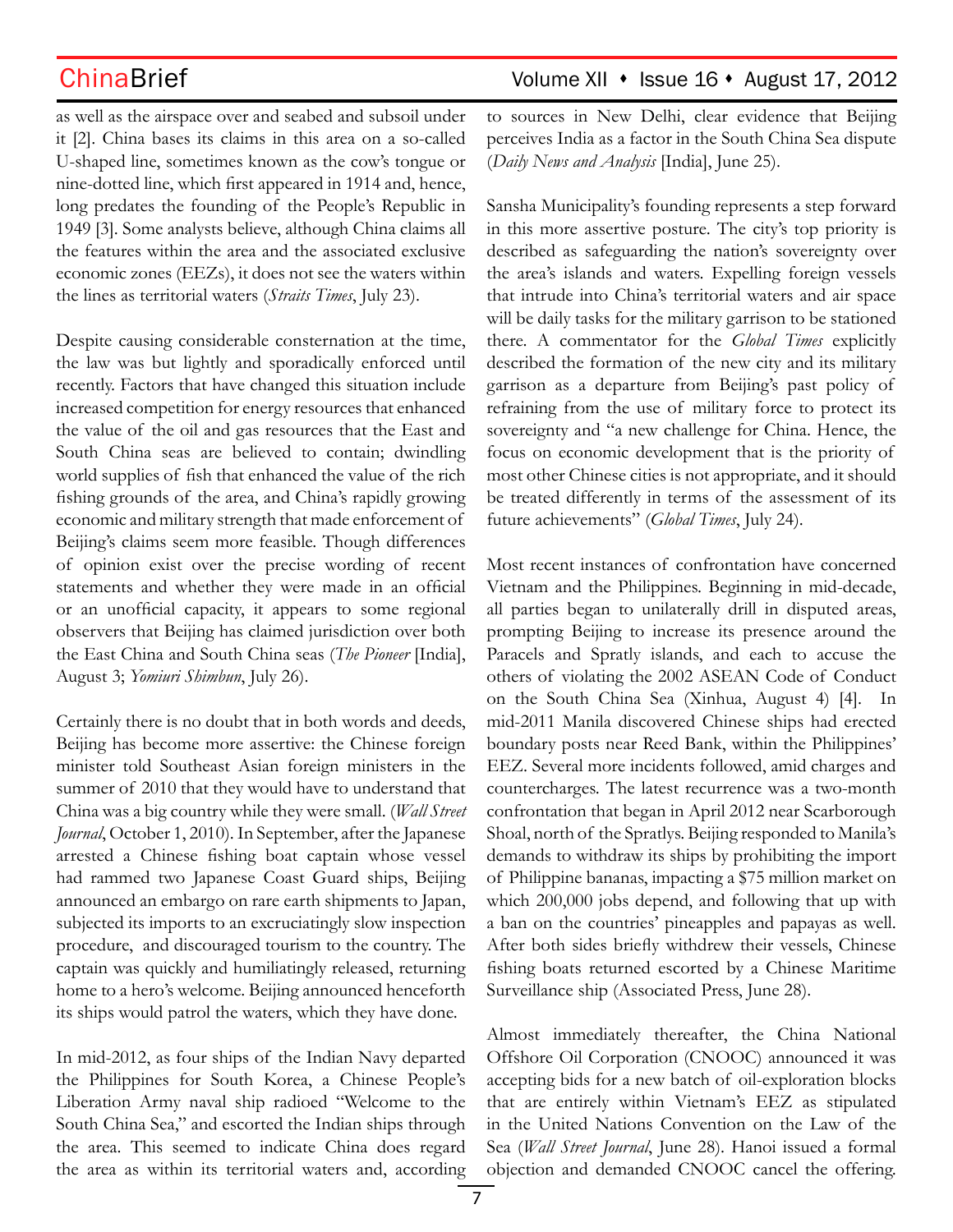Immediately thereafter, state-owned PetroVietnam urged foreign firms to not get involved. Beijing retorted that CNOOC's action represented normal business activities consonant with both Chinese and international law. Since it is unlikely that foreign firms will choose to invest assets in so contentious an area—nor could CNOOC have entertained any notion that they would do so—a more plausible explanation would seem to be that Beijing is using the company to press its claims in the area.

With ASEAN in disarray after a contentious meeting of foreign ministers that, for the first time in the organization's history failed to produce a communiqué, Beijing need not be concerned with united resistance from Southeast Asia, leaving the field essentially clear for it to move forward. ("China Pushes on the South China Sea, ASEAN Unity Collapses," *China Brief*, August 4). Beijing seems sufficiently concerned with the possibility of U.S. intervention to issue repeated warnings against it. China reacted sharply against U.S. Secretary of State Hillary Clinton's statement that competing claims over South China Sea island chains should be resolved without coercion or threat, terming them an "attack" on China (Ministry of Foreign Affairs, July 24, 2010). More recently, after a State Department spokesperson made a similar statement reiterating that the United States does not take a position on competing territorial claims and has no territorial ambitions in the South China Sea (U.S. State Department, August 3), Beijing summoned the U.S. Embassy's Deputy Chief of Mission to make "serious representations" that emphasized China's absolute sovereignty over the area and that it would countenance no interference in its right to establish Sansha and its garrison (Xinhua, August 5; Reuters, August 5). Other commentaries admonished the United States to "behave itself" rather than using the dispute to "drive a wedge between China and its neighbors so as to clip China's wings and shore up the United States' cracking pedestal in the Asia-Pacific" (China National Radio, August 10; Xinhua, August 4, 2012). Elsewhere, the United States' "cracking pedestal" was linked to a resentment indicative of the country's decline (*People's Daily*, August 7). More ominous was a *Global Times* article that argued China was "challenged by many other international issues such as the Diaoyu Islands dispute, that will require a new understanding of international rules. Learning what rules the outside world really plays by should be one of the main goals of our participation in the London Games"

(*Global Times*, August 7).

Beijing's fears aside, there is little possibility of U.S. intervention. There is opposition both within the region and in the United States about the wisdom of allowing the South China Sea to become a battleground for great power rivalries. In apparent disregard of the economic issues involved, some groups in Southeast Asia seem to regard their countries as innocent bystanders, who have no stake in a conflict between great power elephants. Similarly, some Americans regard the South China Sea as irrelevant to U.S. national interests and caution against being drawn into yet another entangling alliance. For now, the protests have abated, and other news stories have displaced it in the media even if the contradictions remain unresolved.

Suggestions for joint development of the contested areas are unrealistic. Inflamed domestic public opinion among all claimants means that the granting of even minor concessions is potentially suicidal to the political career of democratically-elected politicians and worrisome even in authoritarian governments like China, whose leadership appears fixated on the need to safeguard what is euphemistically referred to as social stability. Moreover, until the claimants can agree on the size of the maritime zones surrounding their claims—which after repeated efforts they have been unable to accomplish—negotiating joint development is impossible.

In conclusion, protests aside, China will have a largely free hand in the South China Sea. It will garrison the area from Sansha as it has vowed to do. This will be no small task. The island has no water apart from what little rain can be collected in barrels; the rest is delivered by freighter from Hainan, the province that administers the city. Ships must navigate a thirteen- to fifteen- hour voyage among dangerous reefs. The first soldiers there attempted to plant crops and raise chickens, but found them devoured by the local rat population. Cats imported to take care of the rats proved no match for the rodents. Even today, most food must, like water, be supplied from outside. An infrastructure will have to be created to house the garrison. Given Beijing's demonstrated determination to solidify its claims to the South China Sea and the weakness of its opposition, there can be little doubt that China will succeed in doing do, Its salami tactics have proved stunningly successful so far. Beijing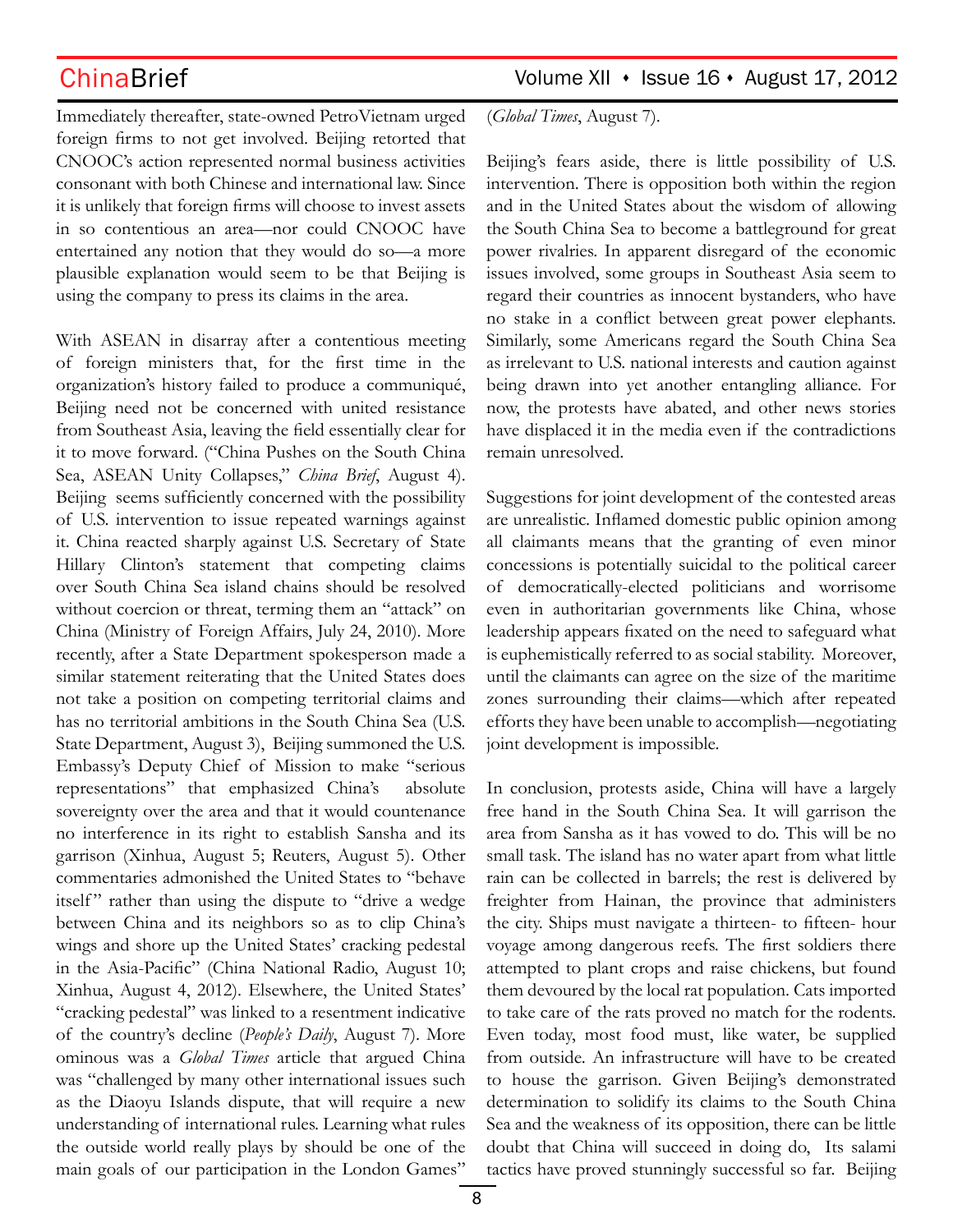## ChinaBrief ChinaBrief Volume XII • Issue 16 • August 17, 2012

has little reason to compromise, making future incidents probable.

*June Teufel Dreyer is a professor of political science at the University of Miami and a senior fellow at the Foreign Policy Research Institute. She also has served as Chief Far East Specialist for the Library of Congress and as Asia Advisor to the Chief of Naval Operations. Dr. Dreyer was a commissioner on the U.S.-China Security and Economic Review Commission from 2001 to 2006.*

Notes:

- 1. Macclesfield is actually a series of submerged coral reefs and shoals and hence an atoll rather than a true island. It is located east of the Paracels and north of the Spratlys.
- 2. Law on the Territorial Sea and the Contiguous Zone, People's Republic of China, February 25, 1992, Available online at http://www.un.org/ Depts/los/LEGISLATIONANDTREATIES/ STATEFILES/CHN.htm
- 3. Zou Keyuan, "China's U-Shaped Line in the South China Sea Revisited," *Ocean Development and International Law*, Vol. 43, No. 1, 2012, pp. 18–34.
- 4. Under which the signatories agreed to exercise self-restraint in the conduct of activities that would complicate or escalate disputes, and to hold dialogues as appropriate. http://www. aseansec.org/13163.htm . For the Filipino view, see (no author) "China Violated 2002 ASEAN Declaration of Conduct by Constructing Posts in the Reed Bank, Near Spratly Philippines," http:// betterphils.blogspot.com/2011/06/chinaviolated-2002-asean-declaration.html.

\*\*\*

# **Taiwan Rebalances in the Near Seas**

By Russell Hsiao and Wang Jyh-perng

 $A^{\text{t}}$  a forum held in Taipei on August 5th<br>
commemorating the 60th anniversary of the peace treaty signed between the Republic of China (ROC, Taiwan) and Japan following the second Sino-Japanese

War, Taiwan's President Ma Ying-jeou announced his administration's East China Sea Peace Initiative (*donghai heping changyi*). The initiative, which was unveiled at the outset of Ma's second term, included five major points for China and Japan: (1) refrain from antagonistic conduct; (2) shelve controversies and maintain dialogue; (3) observe international law and settle disputes through peaceful means; (4) create a code of conduct; and (5) establish a mechanism for cooperation on exploring and developing the East China Sea (ROC Ministry of Foreign Affairs, August 5). Taipei, Tokyo and Beijing all claim the islands in the East China Sea known as the Senkaku Islands or the Diaoyutai/dao. In an apparent effort to link the ongoing, albeit currently stalled, efforts to establish a code of conduct in the South China Sea with the new initiative "to make legally binding a commitment to peaceful resolutions of sovereignty disputes over the South China Sea, the ministry [Taiwan's Ministry of Foreign Affairs] said Taiwan hoped a similar initiative could be negotiated to address disputes over the East China Sea" (*Taipei Times*, August 6). While some observers have cast a skeptical light on the efficacy of Taipei's role in the Near Seas—indeed, the initiative itself does not represent anything new—in light of the growing tension in the region, these moves by the Taiwanese authorities at the very least may signal a rebalancing of the island's strategy toward the East China and South China Seas (*Asia Times*, August 10) [1]. Ostensibly, Taipei is changing its Near Seas policy from a passive to a more active assertion of ROC (Taiwan) sovereignty vis-à-vis the PRC over the disputed islets.

The East China Sea Peace Initiative dovetails recent calls by Taiwanese legislators for the government to beef up the island's military deployments in the South China Sea. These calls were followed by local reports that Taiwan's Ministry of Defense will reinforce the country's defense assets on Taiping Island, which is part of the Spratly Island group. To be sure, ruling-Kuomintang (KMT) Legislator Lin Yu-fang, convener of the Legislature's foreign affairs and national defense committee, revealed that 120-millimeter mortars and 40-millimeter anti-aircraft guns were shipped to the island last week and installation has since begun. The weapons were transferred by the Ministry of National Defense to Taiwan's Coast Guard Administration (CGA), which is responsible for defending the islands (Focus Taiwan, August 12). Patrol missions supported by the Taiwanese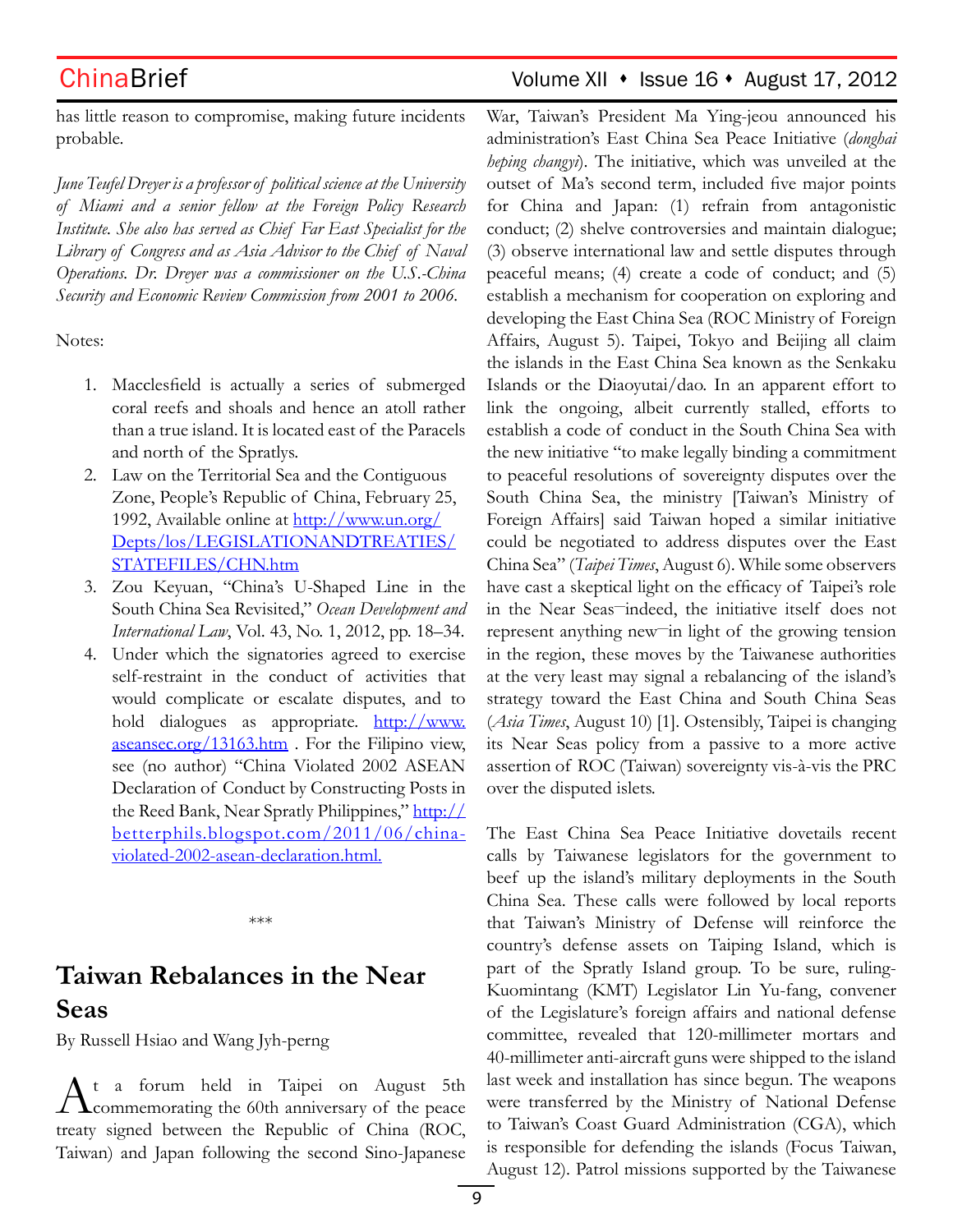coastguard reportedly take place at least three times a year in March, June and September (*United Daily News*, June 15, 2011). Taiwan also operates an airstrip with a 3,800-foot-long, 100-foot-wide cement path on Taiping Island. Recent reports suggest Taiwan may be looking to undertake a project to extend the runway by 500 meters (Taiwan Today, July 23).

Against the backdrop of increased maritime friction in the South China Sea and East China Sea, and more regular large-scale military exercises in the region conducted by Chinese military forces and maritime enforcement agencies, Taiwan has stepped up the visibility of its maritime patrols in surrounding waters (Taiwan Today, August 13). Taiwan's increased presence in contested waters along its periphery, however, has led to an increasing number of incidents with other claimants over disputed territories.

A recent stand-off between Taiwanese activists and the Japanese Coast Guard in early July—which involved several activists from Taiwan sailing to the disputed islands in the East China Sea accompanied by the Taiwanese Coast Guard—however, highlighted once again the often neglected claim and role that Taiwan (ROC) has to play over the Senkaku/Diaoyutai Islands (*Taipei Times*, August 6). Amid growing tensions between China, Vietnam and the Philippines, the Taiwanese government similarly announced that legislators from Taiwan's parliament would again be visiting Taiping Island in mid September (Focus Taiwan, July 24). While Taiwan traditionally had adopted a low-key approach to managing maritime disputes vis-à-vis other claimants, including China, Taiwan seems to be recalibrating its strategy toward the contested territories in an apparent effort to rebalance the changing strategic environment in the Asia-Pacific.

While intended to preserve ROC sovereignty and perhaps to enhance Taipei's negotiating position with Beijing, these moves also could have the long-term effect of limiting the international space of Taiwan if it is seen to be only defending sovereignty claims over disputed territories shared with Beijing.

### **The Perils of Overlapping Claims**

The complexity of Taiwan's position in these territorial disputes is underscored by the fact that Taiwan (Republic

## $China Brief$  Volume XII  $\cdot$  Issue 16  $\cdot$  August 17, 2012

of China) and China (People's Republic of China) both claim legal sovereign rights over the Spratly archipelago composed of islets and reefs in the form of a U-shaped line and the East China Sea based on the same assertion that they are historically Chinese waters ("Taiwan's Spratly Initiative in the South China Sea," *China Brief*, February 29, 2008). The "non-denial" of the other sides' claim has allowed the two sides' to sidestep challenging the others' separate administrative assertions over the contested islets. Furthermore, the hitherto independent and unchallenged actions by the two sides' approaches to territorial disputes have kept Taiwan away from the spotlight in the regional dispute. At the same time, however, the tacit arrangement has diminished Taiwan's claims over the islands and relevance to regional negotiations vis-à-vis the other claimants. Against the backdrop of increased Chinese assertiveness as well as Beijing strengthening its administrative jurisdiction and enforcements over territories in the South China Sea and East China Sea in recent years, the Taiwanese government appears to be moving away from its previous ambiguous arrangement ("China Pushes on the South China Sea, ASEAN Unity Collapses," *China Brief*, August 3; "Taiwan Pivots in the South China Sea," *China Brief*, June 17, 2011). Indeed, Taiwan seems increasingly pressured and concerned by China's growing capability to enforce its claims over the disputed territories, which could have the indirect effect of subjugating the ROC's claim over the islands under the PRC's. This may be seen as part of a broader trend of the widening sovereignty gap in the Taiwan Strait in which China's claims and ability to enforce its administrative claims over territories become more effective than Taiwan and by extension the PRC's claim over Taiwan [2].

### **Cross-Strait Cooperation in the South China Sea?**

Dialogues between Taiwan and China on the South China Sea have been taking place at the non-official track since 2002 (*China Daily*, July 11). The National Institute for South China Sea Studies in Hainan is China's focal point to discuss the South China Sea issue with its counterpart in Taiwan, the Institute of International Relations at National Cheng-chi University ("Taiwan's Spratly Initiative in the South China Sea," *China Brief*, February 29, 2008). The first published report co-authored by experts from Taiwan and mainland China on South China Sea in July 2011 offered an assessment of the regional situation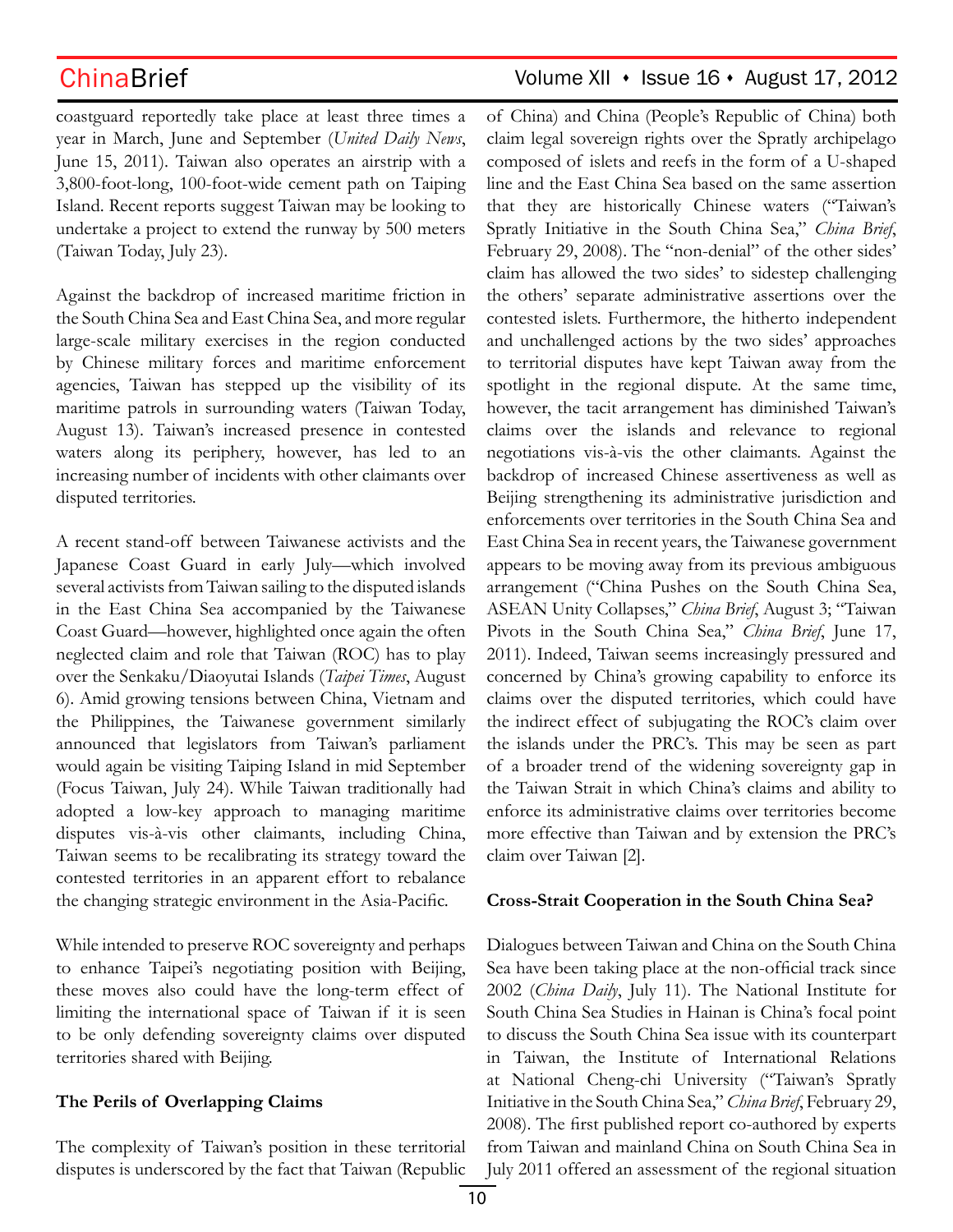in the South China Sea that indicated such cross-Strait cooperation be formalized. According to Dr. Anne Hsiao at Taiwan's National Cheng-chi University:

"In the final chapter, entitled 'Prospects of Cooperation in the South China Sea,' calls for the creation of cross-Strait mechanisms to deal with South China Sea issues together. In particular, it suggests that a cross-Strait military coordination mechanism be established to defend their territorial claims together, and if necessary, the two sides should create positive conditions for joint patrol of the South China Sea. The report received mixed reactions within Taiwan as well as abroad, *and Taiwan officials have reacted by dismissing the possibility of cooperation in this regards* [emphasis added]. Nonetheless, the report still represented a serious effort by academics and policy thinkers across the Taiwan Strait in helping build cross-Strait confidence [3]."

Wu Shicun, president of the National Institute for South China Sea Studies, also stated at the most recent seminar held this past July in Hainan that two sides should set up a mechanism to facilitate joint search and rescue operations for fishermen who become lost at sea. Furthermore, Wu said rescue bases should be established on several islands, including Taiping Island, the Paracel Islands (*xisha qundao*) and the Pratas Islands (*dongsha qundao*) (*China Daily*, July 11). These reports have fueled concerns about possible changes in Taiwan's position over territorial disputes in the South China Sea—and by extension the East China Sea.

Highlighting the sensitivity over and implications of cross-Strait joint protection in contested territories, a professor at the Graduate Institute of American Studies at Tamkang University, Dr. Chen I-Hsin, offered the following thoughts in a recent editorial:

"The joint protection of the islands will extend to the *sovereignty dispute* [emphasis added] over Taiping Island and other territories held by Taiwan in the South China Sea … The development is at odds with the intention of most Taiwanese people to maintain the status quo and uphold national security. From the angle of Beijing, the joint protection of the Diaoyu islands is a first step towards unification" (*Want China Times*, August 5).

## ChinaBrief ChinaBrief Volume XII • Issue 16 • August 17, 2012

A similar process does not appear to exist between Taiwan and China on the East China Sea. In early May during a hearing at the Legislative Yuan's Foreign Affairs and National Defense Committee on preserving Diaoyutai and South China Sea sovereignty, the Ministry of Foreign Affairs and Ministry of Defense stated that the current government continues to adhere to the four principles formulated from the "1996 Diaoyutai project working group": (1) resolutely assert [ROC] sovereignty over Diaoyutai; (2) to resolve the dispute peacefully and rationally; (3) no cooperation with mainland China; and (4) to prioritize the protection of fishermen's rights [4]. At the same time, Taiwan and Japan have had close communication concerning developments in the East China Sea. Given the military strategic importance of the East China Sea for both Taiwan and Japan, Taiwan's Deputy Defense Minister Andrew Yang said Taiwan and Japan have tacitly agreed to a "tentative enforcement line" within their overlapping exclusive economic waters near the Diaoyutai, located roughly 170 kilometers northeast of Taiwan proper. "[Taiwan] carries out patrols in the region according to this delineation of jurisdiction, as does Japan," he said, "There are no problems with the enforcement of maritime law" (Taiwan Today, August 9).

Beijing's government has called repeatedly for the two sides of the Taiwan Strait to coordinate their positions in regional territorial disputes. For instance, on June 15, 2011, Yang Yi, spokesman for the Chinese State Council's Taiwan Affairs Office, stated people from both sides of the Taiwan Strait have a shared responsibility to safeguard sovereignty over the islands and their surrounding waters (Xinhua, June 15, 2011). Yet, when confronted by Taiwanese lawmakers during a question-and-answer session at the Legislative Yuan concerning the possibility of Taiwan-China collaboration in the region, National Security Bureau Director-General Tsai Te-sheng stated that it is "impossible" for Taiwan to cooperate with China on issues related to the disputed South China Sea region (*China Post*, May 22; *Want China Times*, May 21).

### **Conclusion**

While the East China Sea Peace Initiative alone does not represent a radical shift in Taiwan's policy in the Near Seas, when taken together with recent actions by the Taiwanese authorities in the South China Sea, Taipei's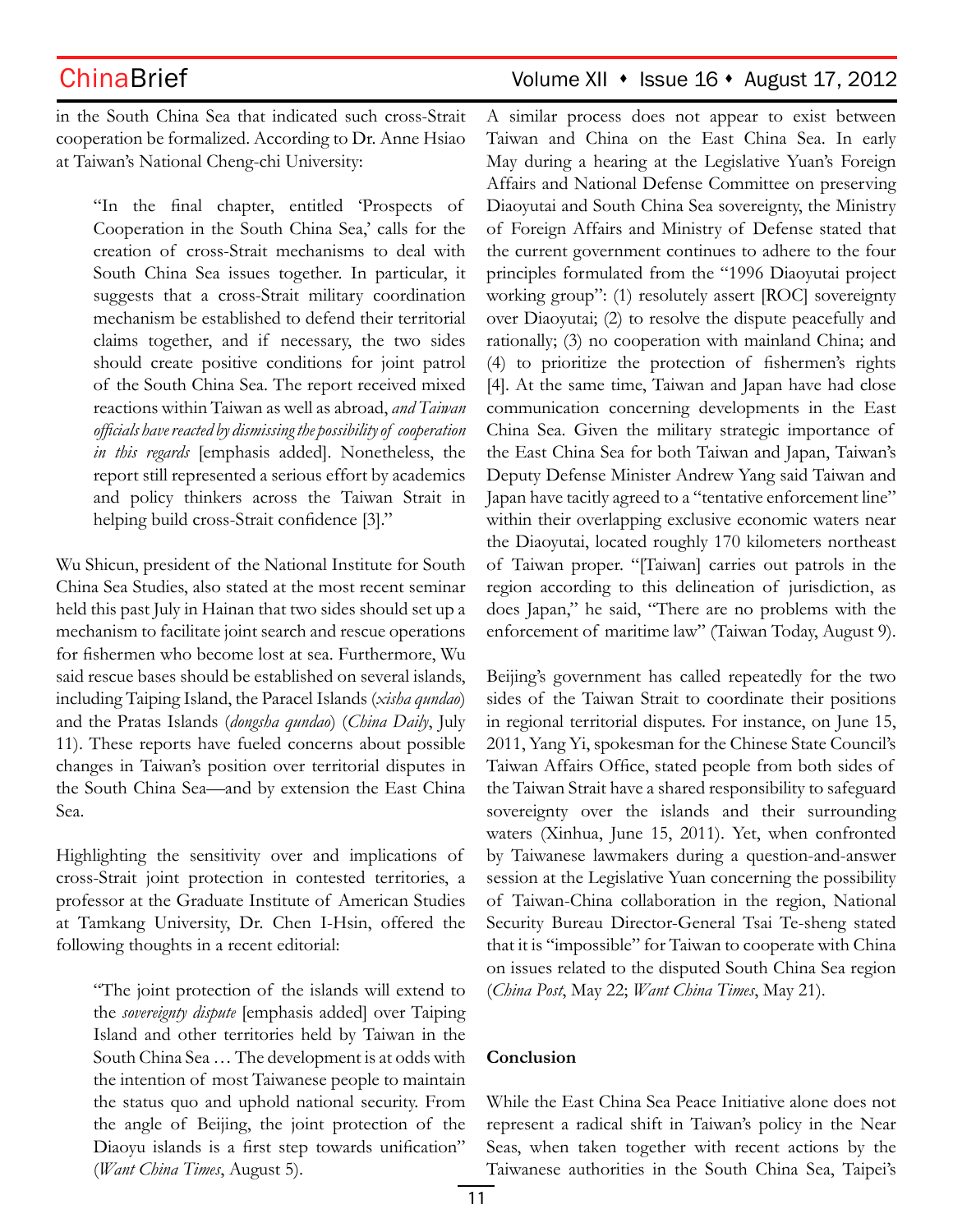actions demonstrate a subtle departure from the lowkey approach to maritime disputes vis-à-vis China and the other claimants. In light of Beijing's pell-mell push to strengthen the PRC's administrative control and maritime enforcements over territories in the South China Sea and East China Sea, this shift by Taipei may reflect growing concerns in the Ma administration about its ability to preserve ROC sovereignty claims over the regions in the event of a conflict or mishap at sea that could endanger others' right of passage and freedom of navigation.

Whether the Ma administration intends to draw a clear line of distinction between the ROC and PRC's legal interpretation of their territorial claims remains to be seen. This is unlikely in the near future. Nevertheless, the implications of China's increasing administrative and maritime control over the regions eventually will force Taipei to make a difficult choice. These incidents highlight an increasingly delicate balancing act that could lead to more friction between Taipei and Beijing over competing maritime claims in these regions in the coming years. With the East China Sea Peace Initiative, Ma appears to be trying to reassert Taiwan's role diplomatically, reinforce Taiping Island, and show that Taiwan is willing and capable of being reasonable about territorial dispute resolution, which stands in stark contrast with Beijing's approach to dealing with territorial disputes in the East China and South China seas. This shift will not likely go cost-free, but Taiwan's rebalancing in the Near Seas could increase other claimants leverage in the dispute. These moves appear consistent with the Ma administration's apparent effort to shore up the widening sovereignty gap in the Taiwan Strait while rebalancing its relationship with mainland China and the United States during his second term ("Taiwan Pivots in the South China Sea," *China Brief*, June 17, 2011).

*L.C. Russell Hsiao is a Senior Research Fellow at the Project 2049 Institute.* 

*Wang Jyh-Perng is a reserve captain of the Taiwan Navy and currently pursuing his Ph.D. at Beijing University.*

Notes:

1. Ministry of Foreign Affairs' May 2, 2012 Project Report for the Legislative Yuan's Foreign Affairs and National Defense Committee Member

## $China Brief$  Volume XII  $\cdot$  Issue 16  $\cdot$  August 17, 2012

concerning "On Appropriate Conduct for Preserving Diaoyutai and South China Sea Sovereignty," p. 5.

- 2. In 1956, Taiwan is the first of the claimant countries to establish a military presence and exercise effective jurisdiction over the Spratly Islands after World War II. For several decades, PRC scholars and experts expressed in private conversations their appreciation toward Taiwan for safeguarding the Taiping Island by maintaining a constant patrol of the South China Sea before Beijing first set its foot on the Spratlys. See for example, "Taiwan's Spratly Initiative in the South China Sea," *China Brief*, February 29, 2008.
- 3. Anne Hsiu-an Hsiao, "Opportunity and Challenge for Cross-Strait Cooperation in the South China Sea," Conference Paper for Carnegie Endowment for International Peace, National Cheng-chi University and ROC Mainland Affairs Council on Cross-Strait Developments in 2012, July 12–13, 2012.
- 4. Ministry of Foreign Affairs' May 2, 2012 Project Report for the Legislative Yuan, p. 5; Ministry of Defense Deputy Chief of General Staff Combat and Planning Office's May 2, 2012 Project Report for the Legislative Yuan's Foreign Affairs and National Defense Committee Member concerning "On Appropriate Conduct for Preserving Diaoyutai and South China Sea Sovereignty," pp. 3–5.

\*\*\*

# **Beijing Doubles Down on Kim Dynasty**

By Richard Weitz

Following months of confused signals regarding the relationship between China and the Democratic People's Republic of Korea (DPRK or North Korea), it now looks like their ties has weathered the recent DPRK leadership transition and could even strengthen in coming months. Jang Song-thaek, director of the central administrative department of the DPRK's ruling Workers' Party of Korea, is on a six-day visit to China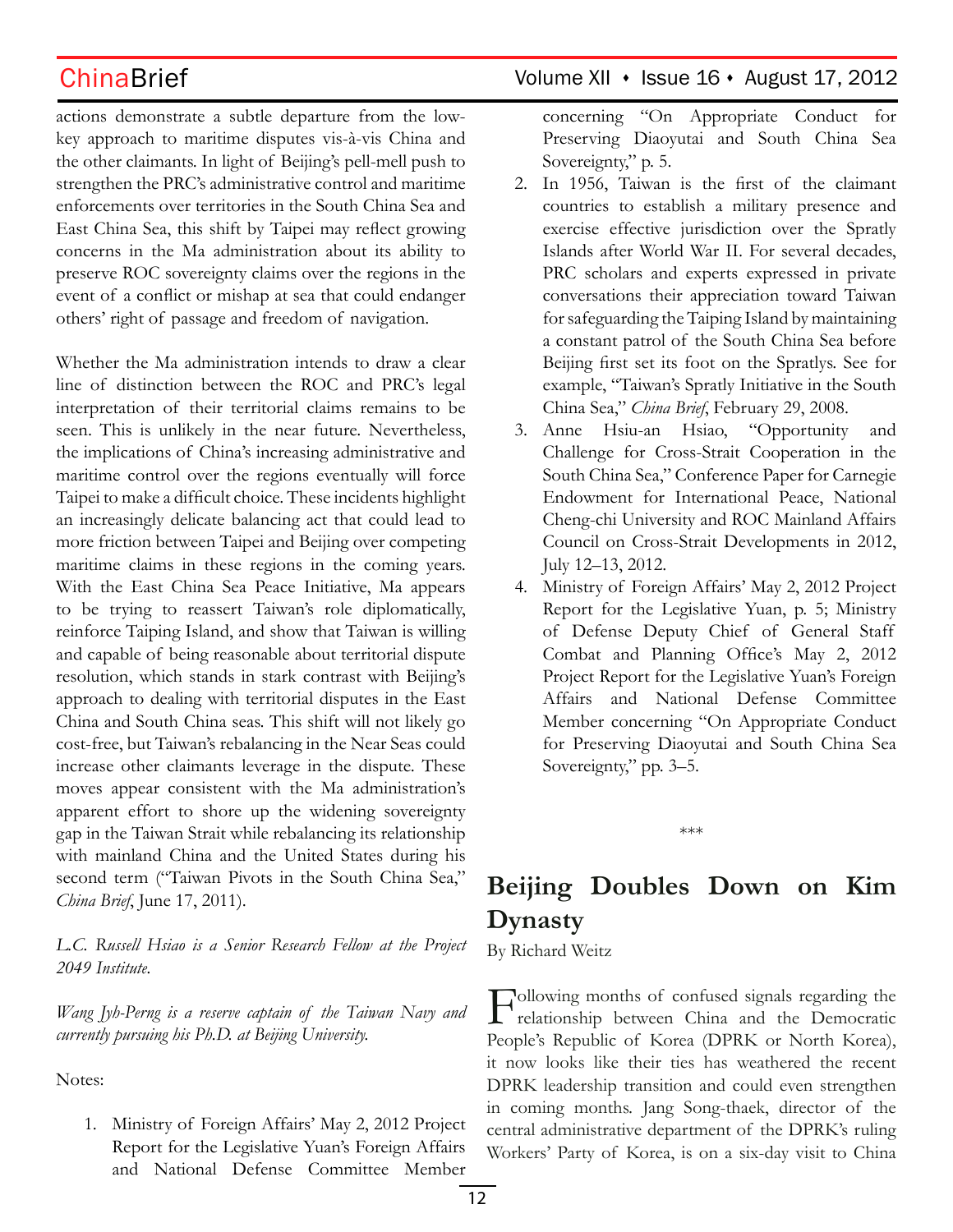ChinaBrief ChinaBrief Volume XII • Issue 16 • August 17, 2012

designed to revitalize economic relations between the two governments while they consolidate their complex leadership transitions (Xinhua, August 14). During Jang's visit, China and North Korea announced Beijing will boost its investment in the north through two economic zones, building on a series of high-level meetings this spring.

High-level meetings between senior Chinese and DPRK leaders, disrupted by Kim Jong-il's death last December, have only recently resumed. During his last year in power, Kim Jong-il, who disliked travelling, made three visits to China in what seems a successful effort to secure Beijing's acceptance of his plans to transfer power to his youngest son, Kim Jung-un, who is thought to have been in his twenties [1]. From April 5–6, a People's Liberation Army delegation led by Major General Qian Lihua, director of the Ministry of National Defense Foreign Affairs Office, met Kim Yong Chun, vice chairman of the DPRK National Defense Commission and Minister of the People's Armed Forces. Later in April, DPRK Vice Minister Kim Yong Il travelled to Beijing, where he met with President Hu, State Councilor Dai Bingguo, Organizational Department head Li Yuanchao and International Liaison Department head Wang Jiarui (*China Daily*, August 15). Wang himself became the first senior foreign official to meet Kim Jong-un during his July 30–August 2 trip to North Korea. He reportedly urged the DPRK not to launch more long-range missiles or conduct another nuclear weapons test, at least until China had completed its political transition later this year (Washington Times, August 16; Xinhua, August 15).

### **Beijing Boosting Investment in North Korea**

During Jang's visit, the Chinese Ministry of Commerce issued a statement affirming that Chinese investment in the DPRK and other economic links between the two countries will grow significantly in coming years. The main driver will be the renewed commitment of both states to develop two special economic areas—the Rason Economic and Trade Zone and the Hwanggumphyong and Wihwa Islands Economic Zone—created to entice foreign direct investment to the DPRK (*China Daily*, August 15; Xinhua, August 14). Jang, considered one of the key powers behind the throne in Pyongyang, cochaired an August 14 meeting of the zones' organizing committee in Beijing, along with Chinese Minister of

Commerce Chen Deming (Xinhua, August 15; *Korea Herald*, August 15; *Global Times*, August 14).

In his presentation at this year's Jamestown China Defense and Security Conference, John Park, an expert on China-DPRK economic relations, asserted that Beijing has undertaken a major campaign to preserve stability in North Korea since the nadir of their bilateral relationship in 1992, when DPRK leaders complained about Beijing's moving closer to South Korea. China helped North Korea recover from its disastrous flood and famine a few years later. Beijing has since been encouraging the DPRK to introduce Chinese-style economic reforms while also helping it build the state capacity needed to implement them. For example, while Beijing deemphasized food aid and other one-way transfers, Chinese state-owned enterprises (SOEs) have helped Pyongyang develop its natural resource and mining sectors by investing large sums of money, equipment and other resources in North Korea as well as training local workers and managers.

During his visit to China in August 2012, Jang Song-Thaek expressed hope that the Chinese government would provide over \$1 billion worth of loans to help develop and reform North Korea's economy (*Chosun Ilbo*, August 14). Wang said the Chinese government would consider this request, but would like North Korea to commit to using the additional funds for economic reform rather than military spending (Zaobao.com, August 14, 2012).

In addition to reducing the risk of state failure in a neighboring state, Beijing benefits through its investments and local capacity building by securing large quantities of coal, iron ore and other minerals from North Korea at prices often much lower than those on global markets. These growing economic ties with the DPRK in conjunction with China's interest in North Korean stability give many Chinese a major stake in averting additional sanctions and not antagonizing Pyongyang so that the DPRK does not retaliate against Chinese economic interests (Yonhap News, August 9). Even so, at some point the Chinese leadership may need to choose between bolstering the DPRK's economy and securing its natural resources at bargain prices.

The Korea Trade-Investment Promotion Agency estimates Sino-DPRK two-way commerce reached a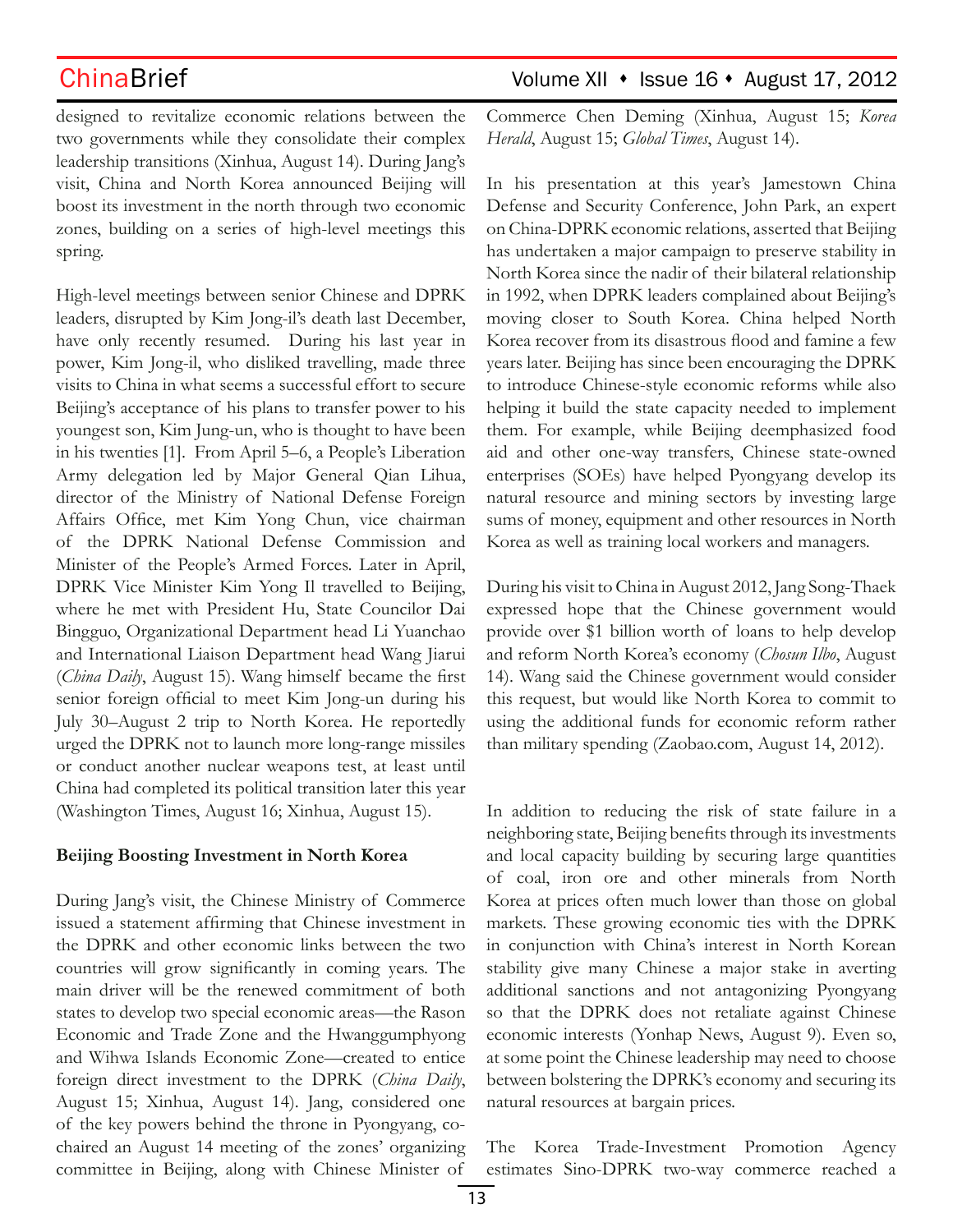record \$5 billion in 2011. China's main exports included automobiles, minerals and machinery to North Korea while importing minerals, timber and natural resources including so-called rare-earth metals [2]. China also provides North Korea with unilateral food aid, fuel and emergency humanitarian assistance. Beijing is letting at least some 40,000 North Korean laborers work in China and paying most of their wages to the cash-strapped DPRK government. This unprecedented decision is risky since the workers probably compete directly with China's own unskilled labor pool. Many Chinese already resent what they see as excessively generous support for ungrateful North Koreans—a sentiment stoked by North Korean pirates' recent seizure and mistreatment of Chinese fishermen (*Los Angeles Times*, July 1).

Some of China's independently-minded SOEs also supply dual-use assistance to the DPRK that can strengthen its military. For example, earlier this year, Pyongyang paraded new transporter erector launchers for its missiles that appear to have been supplied by China's Wanshan Special Vehicle Company, a wholly owned subsidiary of the politically influential China Aerospace Science and Industry Corporation [3]. In April 2012, U.S Secretary of Defense Leon Panetta told Congress that the U.S. government has evidence of continuing Chinese assistance to the DPRK missile program despite UN sanctions (BBC, April 24). On June 29, a UN panel issued a public report finding that, of North Korea's 38 alleged violations against the UN Security Council resolutions, 21 involved China (Aboluowang.com, July 1). The collapse of intra-Korean economic relations since the conservative government in Seoul cancelled many bilateral commercial projects after coming to power in 2008 has reinforced China's economic primacy in the north.

Nonetheless, official two-way investment is quite low. According to the Chinese Ministry of Commerce, investment in the DPRK's non-financial sectors amounted to only \$300 million by the end of 2011, while total North Korean investment in China was merely some \$100 million (*China Daily*, August 15). One unnamed Chinese businessman said that at least 8,000 Chinese business people work in the DPRK. Although he cited cheap labor as one advantage of doing business there, he complained inefficient DPRK infrastructure delays deliveries and undermines a business' reputation.

## $China Brief$  Volume XII  $\cdot$  Issue 16  $\cdot$  August 17, 2012

As part of its economic capacity-building efforts, Beijing has been hosting training courses for the zones' DPRK managers as well as investing in the DPRK's physical infrastructure. Commenting on the August 14 agreement, Zhang Dongming, a Korean affairs expert at Liaoning National University, confirmed China is building DPRK capacity to help develop its economy: "Formulating economic policies according to its national conditions is the most important task for North Korea now and training management officials is critical to achieving this goal" (*Global Times*, August 14).

Increasing investment from these low levels should not be difficult, but until recently the political uncertainties regarding the DPRK's political transition and its relationship with China might have been discouraging investors. Immediately after Kim Jong-il died last December, the Chinese media broadcast the unease of Chinese experts regarding the situation. For example, Han Zhenshe of the Chinese Academy of Social Sciences discounted the prospects of a near-term change in North Korean foreign policy since the new leadership would be preoccupied with the power transition. Zhang Tingyan, China's first ambassador to South Korea, speculated that the transition would probably proceed as planned but cautioned "we can't rule out contingencies" (*China Daily*, December 20; *Global Times*, December 19). By January, Chinese media conveyed more favorable and reassuring assessments of the DPRK situation (*Asia Times*, January 5).

### **The Limits of Chinese Influence**

Chinese analysts and officials probably are sincere when they complain that Beijing's influence in Pyongyang is limited. For the past few years, China has unsuccessfully sought to revive denuclearization talks, which have not met since late 2008. In March, Foreign Minister Yang Jiechi reaffirmed Beijing's support for the Six Party Talks, which he described as "an effective mechanism and important platform for discussing and resolving" the nuclear issue as well as for advancing "the common interests of all parties" (China-U.S. Focus, March 7).

More recently, the limits of Beijing's influence with the new DPRK leadership become evident in its failed month-long diplomatic campaign to reverse the DPRK's March 16 announcement that it would launch an "earth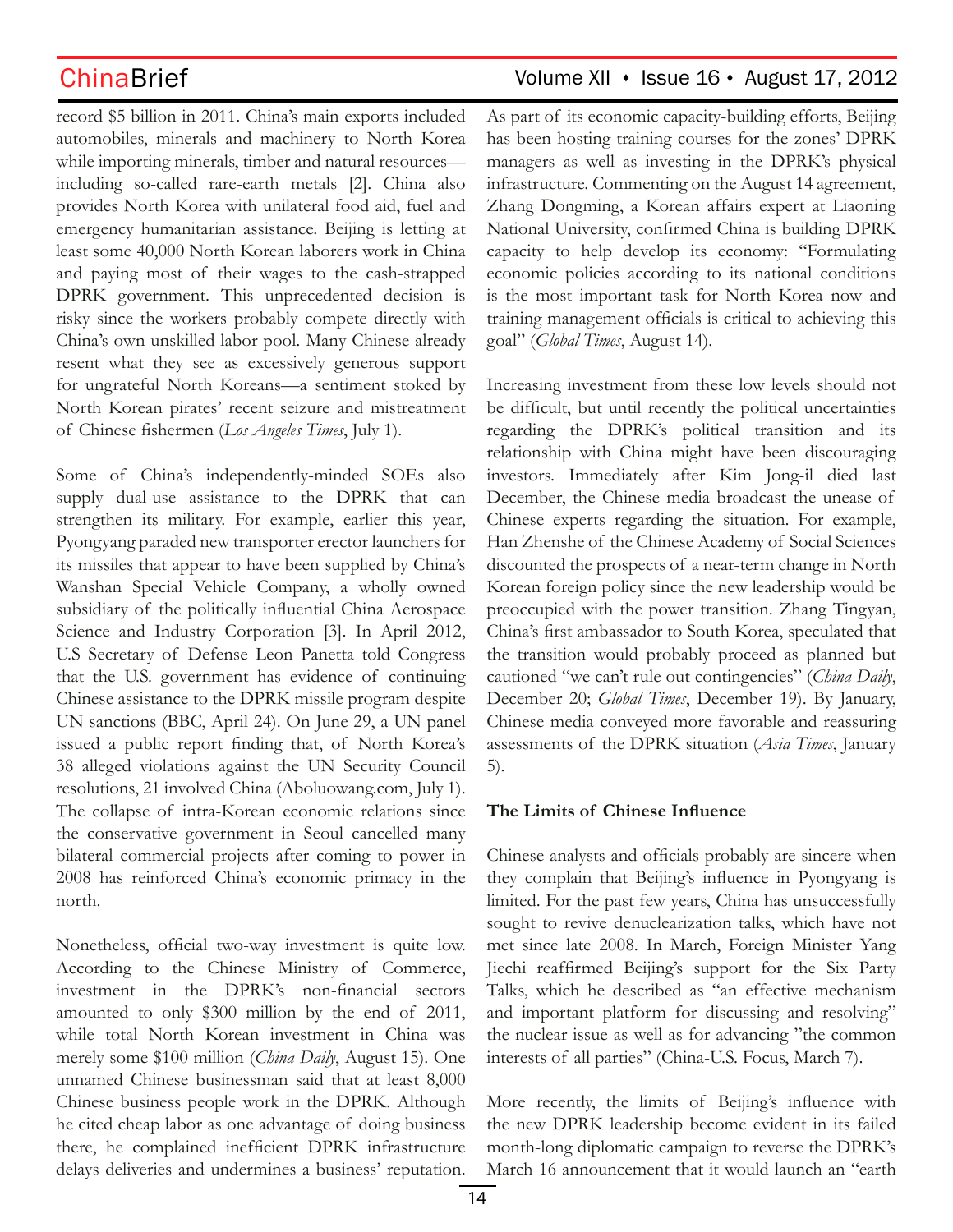observation" satellite on a long-range rocket. Most foreign observers saw the planned launch as also an effort to further develop the DPRK's long-range ballistic missile capacity—if that was not already its primary purpose. The UN Security Council had prohibited the DPRK from launching further missiles, which had specially alarmed Japanese and U.S. officials since the DPRK seems in the process of developing a nuclear warhead suitable for mating with such missiles. The PRC Foreign Ministry claimed not to have received advanced notice of the DPRK announcement (*Korea Times*, June 12). Before the April 13 launch attempt, Chinese diplomats held emergency talks with the North Korean Ambassador to China, DPRK Vice Foreign Minister Ri Yong-ho and other North Koreans as well as additional foreign representatives. These efforts proved ineffective [4]. Among other problems, the launch became a prestige issue for the North Koreans, who were using it to mark important national anniversaries. In the end, the test proved an embarrassing failure, but the attempt derailed a DPRK-U.S. nonproliferation-and-food aid agreement that, with China's support, had been negotiated at the end of February 2012.

As in similar crises in 2006 and 2009, Chinese representatives criticized Pyongyang's actions but also those individuals in Seoul and Washington calling for a hard-line response. Beijing urged restraint following the launch. The Chinese government signaled its displeasure to Pyongyang by, for example, permitting five DPRK refugees who had been confined to the ROK diplomatic mission to Beijing to finally take up asylum in the ROK (*Korea Times*, June 12). Beijing, however, blocked new Security Council sanctions and would consent only to the council's rotating president making a statement that criticized the launch and instructed the sanctions committee to look for more measures, which Beijing could use initially to pressure the DPRK from engaging in further provocations but later veto as required. Chinese representatives also have claimed credit for averting a third DPRK nuclear weapons test. The previous two DPRK missile crises, in 2006 and 2009, were soon followed by North Korean nuclear tests. Analysts pointed to evidence that the DPRK was preparing such a test this spring, but then Pyongyang announced it had no plans to undertake a third nuclear test " at present" (*China Daily*, June 19).

## ChinaBrief ChinaBrief Volume XII • Issue 16 • August 17, 2012

China remains North Korea's most important foreign diplomatic, economic and security partner, but its willingness to employ these assets to pressure the DPRK is limited by several considerations. Despite their irritation with the DPRK regime, most Chinese officials appear more concerned about the potential collapse of the North Korean state than about its leader's intransigence on the nuclear and missile questions. Beijing fears North Korean disintegration could induce widespread economic disruptions in East Asia; generate large refugee flows across their borders; weaken China's influence in the Koreas by ending their unique status as interlocutors with Pyongyang; allow the U.S. military to concentrate its military potential in other theaters (e.g. Taiwan); and potentially remove a buffer separating their borders from U.S. ground forces. At worst, the DPRK's collapse could precipitate military conflict and civil strife on the peninsula that could spill across into Chinese territory. Chinese policy makers consistently have resisted military action, severe economic sanctions and other developments that could threaten instability on the Korean peninsula. Beijing has been willing to take only limited steps to achieve its objectives. These measures have included exerting some pressure—such as criticizing DPRK behavior and temporarily reducing economic assistance—but mostly have aimed to entice Pyongyang through economic bribes and other inducements.

### **Conclusion**

China's recent commitment to provide additional economic aid to North Korea confirms that, despite mutual tensions and Beijing's concern aboit Pyongyang's roguish ways, the Chinese leadership has decided to back the new DPRK leadership team. Instead of heeding U.S. advice to impose additional sanctions and pressure on Pyongyang, Beijing has chosen to apply more positive levers of influence—trade, investment and capacity building. China's logic may be that it needs to rebuild its leverage in North Korea now in order to have some means of credibly threatening to withhold benefits later to discourage future DPRK provocations. At present, Beijing's tools of influence are insufficiently flexible; threats to cut off food or fuel aid lack credibility since they could precipitate a North Korean collapse, Beijing's worst nightmare. China, however, is undergoing its own leadership transition, raising the prospect that the DPRK will reconsider its own China policies in coming months.